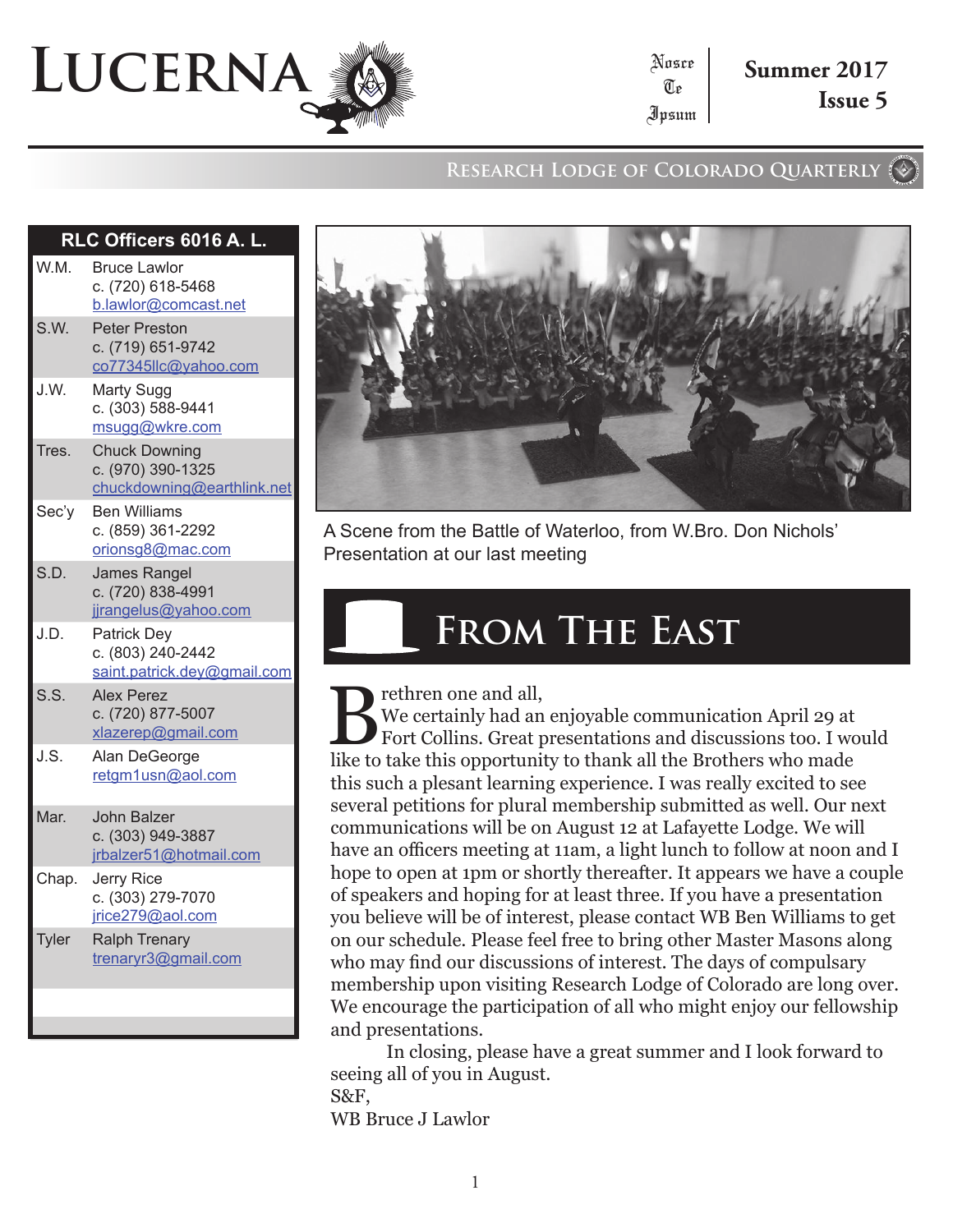## **Urim & Thummim**

by W. Bro. Ben Williams

The breastplate (*hoshen*) of the High Priest was covered with 12 jewels, one for each of the twelve tribes of Israel, and, according to some, each sign of the Zodiac. The *Urim* and *Thummim* are mentioned in conjunction with the *hoshen* of the High Priest, and yet little is known about these items, aside from their alleged use in divination.

The word *Urim* (אורמ (is generally taken to be derived from the root A-U-R (אור ( meaning *light*, and *Thummim* (תומימ(, from the root, T-M-M (,mvtt), meaning *innocence*.

Thus, one interpretation of the meaning of *Urim* and *Thummim* is "the innocent lights", the "lights of innocence", or "lights of revelation" – an inference to that "spirit vision", perhaps, of the prophets. Thus *Urim* and *Thummim* have been translated as "lights and perfections", and "revelation and truth" (Saint Jerome, in the Latin vulgate, opted for the latter interpretation).

However, some scholars maintain that the singular forms of the words – *ur* and *tumm* – derive from the Babylonian words *urtu* and *tamitu*, meaning *oracle* and *command*. There is a clear divinatory meaning connected with the use of the terms *Urim* and *Thummim* in the Bible. And some propose the meaning of *Urim* is more accurately derived from the Hebrew word, *Arim* (אררים), which means *curses*. Thus, according to this interpretation, the words *Urim* and *Thummim* mean "curses and innocences".

This interpretation is contextually supported by the alleged use of the *Urim* and



*Thummim* in casting lots to separate the innocent from the guilty, as, for example, in 1 Samuel 14: 42. Further, in 1 Samuel 28: 3-6 we read that, "And when Saul enquired of the LORD, the LORD answered him not, neither by dreams, nor by *Urim*, nor by prophets" which clearly references *Urim* in connection with divination.

It seems very likely that a divinatory application is included among the uses of these mysterious items, items that were a part of the High Priest's necessary accoutrements. It is also

possible that *all* of the above meanings are associated with the words – it is quite common for such etymological roots to resonate a plurality of meanings around a term in Hebrew to reveal an association of hidden meanings. This is a practice common to Kabbalah, drawing concentric circles that converge upon a central, invisible point. Thus, whatever these magical items were, they seemed to have been believed to employ, as part of their form and function, an ability to demonstrate the will of God.

Whatever the *Urim* and *Thummim* were, it is generally agreed by scholars of antiquity that they were lost during the sacking of Jerusalem. (Although Josephus argues their use continued up to the era of the Maccabeean revolt.)

"And the governor said unto them, that they should not eat of the most holy things, till a priest could consult with Urim and Thummim." Ezra 2: 63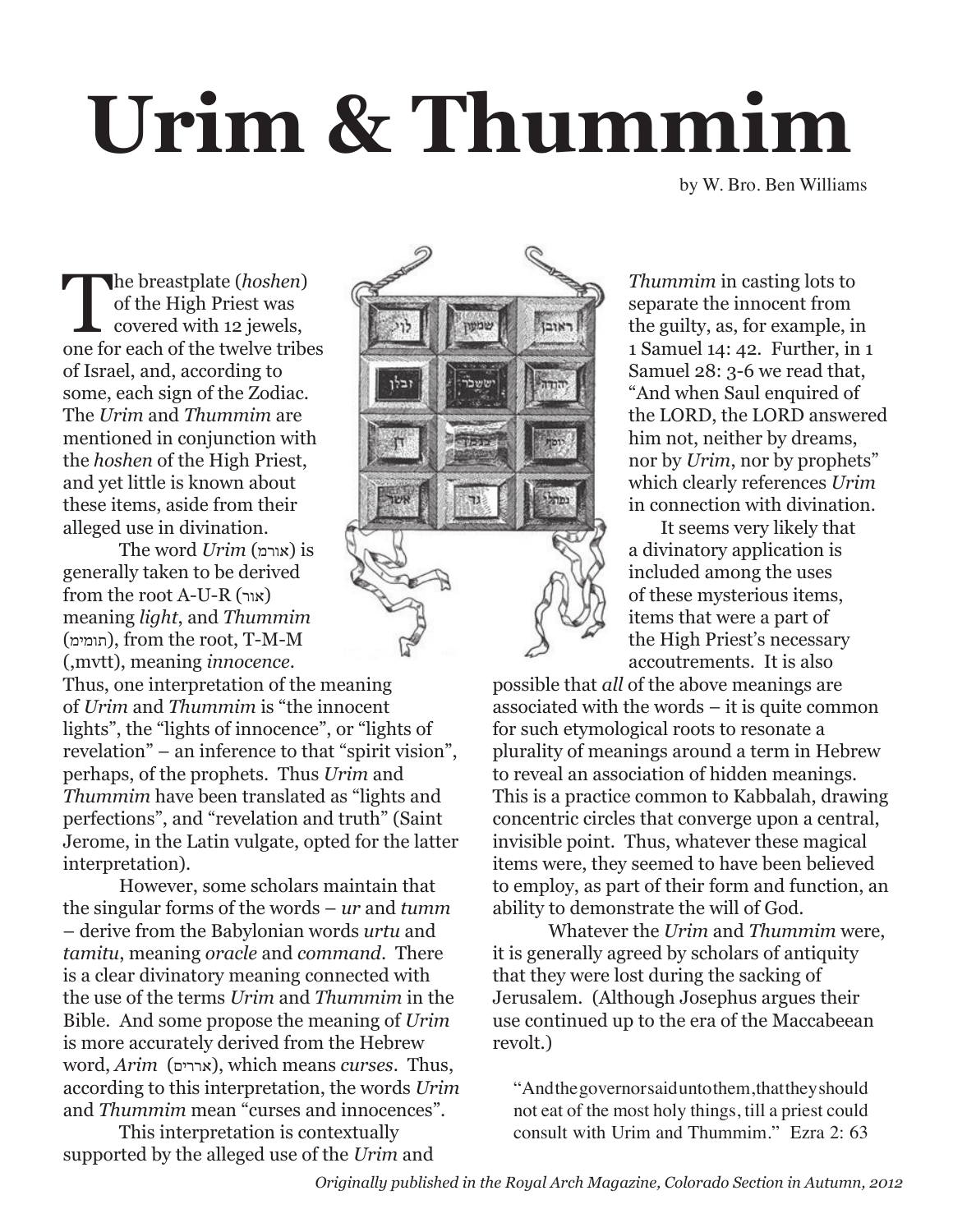## *Quod Erat Demonstrandum...*

by W. Bro. Ben Williams



To find the center of this piece of paper<br>is an easy task. You measure from eac<br>corner, and draw a line. Where these<br>lines intersect, the center is found. The center is an easy task. You measure from each corner, and draw a line. Where these lines intersect, the center is found. The center is the point equidistant all sides.

But how do you find the center in an **infinite** space? In an infinite space there are no edges from which to extend the perpendicular.

In an infinite space every point is equidistant from that *no-edge.* In an infinite space, every point is equidistant from every other point.

This is an infinite space.

If every point is equidistant from every other point, then every point *is* the center.

An infinite space is united in the center – and the infinite, the unbounded, instantly produces the finite, the bounded, in the concept of the *center*. The center is born from likeness or similitude. And an infinite space is known as a center.

#### **I AM THAT I AM.**

It overflows. Everything set in motion. The center always shining throughout the limitlessness.

So it is that nothing cannot exist. Because nothing is sameness, and sameness is something. The infinite cannot exist without the finite, because the infinite is united in equidistance.

The finite is the reflection of the infinite. The center is in infinity.

In the unbounded infinitude, the possibility of direction emerges relative an understanding of the center. The infinitesimal, the point, is the secret of the center.

All will be.

A point (that dimensionless figure) becomes a line. The line is the movement of the point.

A line becomes an area. The area is the movement of the line.

An area becomes a volume. The volume is the movement of the area.

A volume moves, bounded. Time bounds volume.

A volume has a nature. Speed is a nature of volume.

Nature has a form. Volume is a form of a nature. All things spring into being from a concatenation of the possible.

In this way, God is *possibility*.

God sets things in motion. What is possible becomes. God cannot be moved. God is the mover. God is limitless. The eternity is limitless. And all things are in God. What is limitless cannot be limited. Justice exists. Justice is in God. Justice cannot exist without mercy. Mercy cannot exist without might. Might cannot exist without victory, and victory cannot exist without glory.

The beauty is immediate. All will be.

In the palace of the kingdom, all things are set in balance. They spring forth, depending one from the other. What is possible converges into necessity.

All things coming from the center. All things necessary.

God is the center of all. All is in God. The heavens are in all. The world is in the heavens. Man is in the world. And God is in man.

God is the center of everything.

*Deus et homine concordis postquam speculandum.*